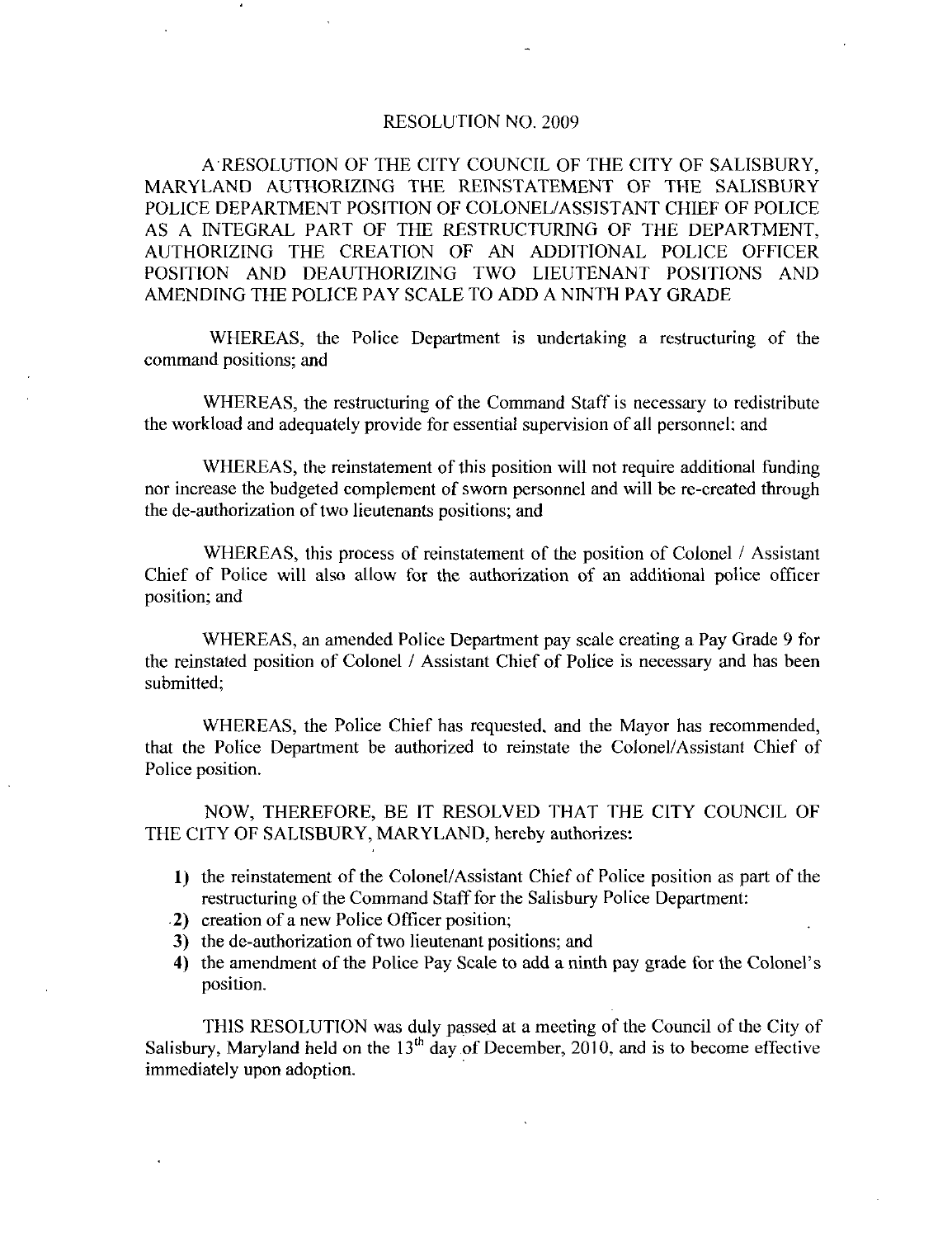ATTTEST:

O aleane <u>Brende K Cole</u>

Louise Smith, President<br>Salisbury City, Council

APPROVED BY ME THIS:

15 day of December, 2010

James Ireton, Jr., Mayor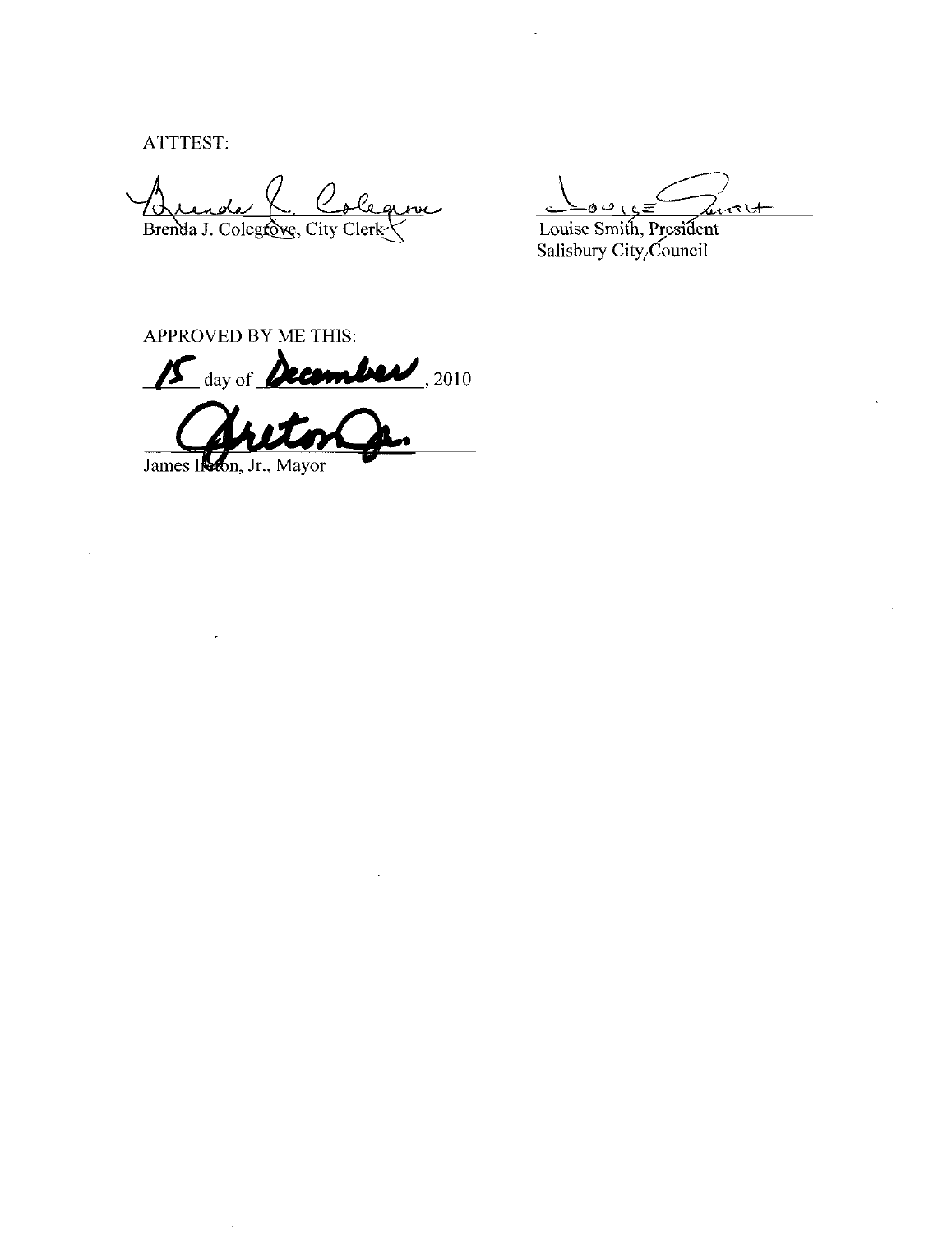



699 W. SALISBURY PARKWAY SALISBURY, MARYLAND 21801

 $\frac{110-548-3165}{ }$ 





147th POLICE DEPARTMENT

**BARBARA DUNCAN**<br>Chief of Police

December 8, 2010

To Mr. John Pick, City Administrator

FROM Barbara Duncan, Chief of Police

SUBJECT: Justification for Reinstatement of Colonel / Assistant Chief of Police position

In 1999, Colonel Edward Guthrie resigned from his position as Assistant Chief to accept a position as Chief of Police in the state of Idaho. At that time a decision was made to eliminate the position of colonel and the remaining Commanders were given additional responsibilities to compensate for this position elimination. In the ensuing years, the City has grown considerably and Calls for Service have increased dramatically As crime and crime patterns grew over the years new data driven law enforcement techniques, manpower redeployment initiatives and proactive crime reduction projects have been developed Furthermore, grant research, funding procurement and management process have become a priority for the Department given the current status of the Country's economic state. grown considerably and Calls for Service have increased dramatically. As crime are patterns grew over the years new data driven law enforcement techniques, manpower redeployment initiatives and proactive crime reduction pr

These changes have had a significant impact on the workload for the members of the Police Department Command Staff. Additionally, Division Commanders willingly assumed responsibilities well beyond their job descriptions in an attempt to keep pace with modern law enforcement practices while being mindful of budgetary realities and constraints. The extra work load, in conjunction with the above listed factors have strained operational capabilities of the Command Staff and I therefore request the reinstatement of the position of Assistant Chief of Police which carries the rank of Colonel

Attached is the Position Description for the position of Assistant Chief of Police (Colonel) which is being proposed for the Salisbury Police Department.

The reinstatement of the position of Assistant Chief of Police will not require additional funding nor would it increase the budgeted complement of sworn personnel. The reinstatement of this position will eliminate two lieutenant's positions, fund the colonel's pay scale and create an additional police officer position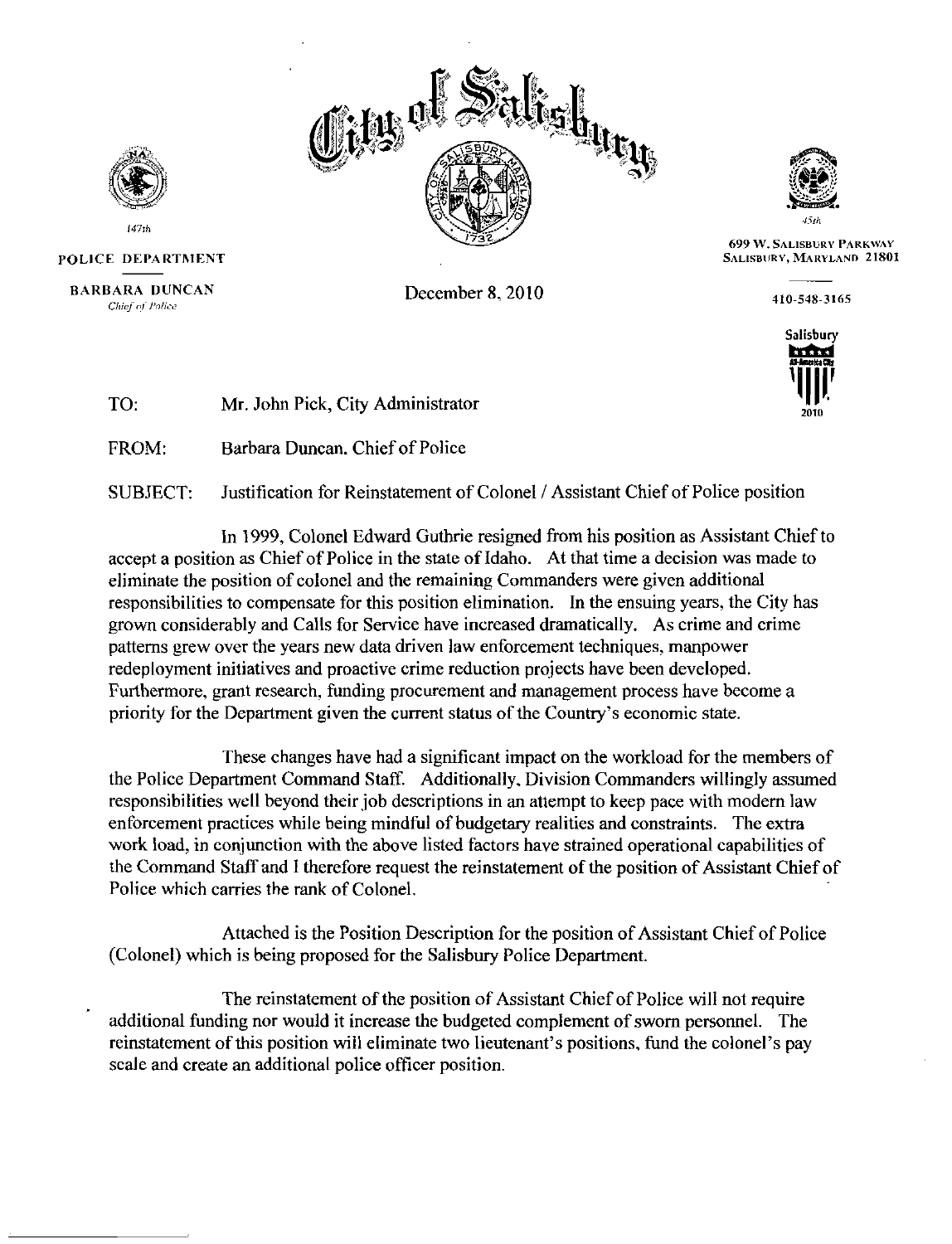I recommend that the funding for the necessary pay scale adjustment for the Assistant Chief of Police position come from the vacant and budgeted position of lieutenant The remaining funds in the vacant lieutenant's budget line are to be converted to create an additional police officer position thereby increasing our patrol capability by one. A pay scale for the colonel's position has bee additional police officer position thereby increasing our patrol capability by one. A pay scale for I recommend that the funding for the necessary pay scale adjustment for the<br>Assistant Chief of Police position come from the vacant and budgeted position of lieutenant.<br>The remaining funds in the vacant lieutenant's budget iob description

 $\begin{pmatrix} 1 \\ 1 \end{pmatrix}$ Barbara Duncan Chief of Police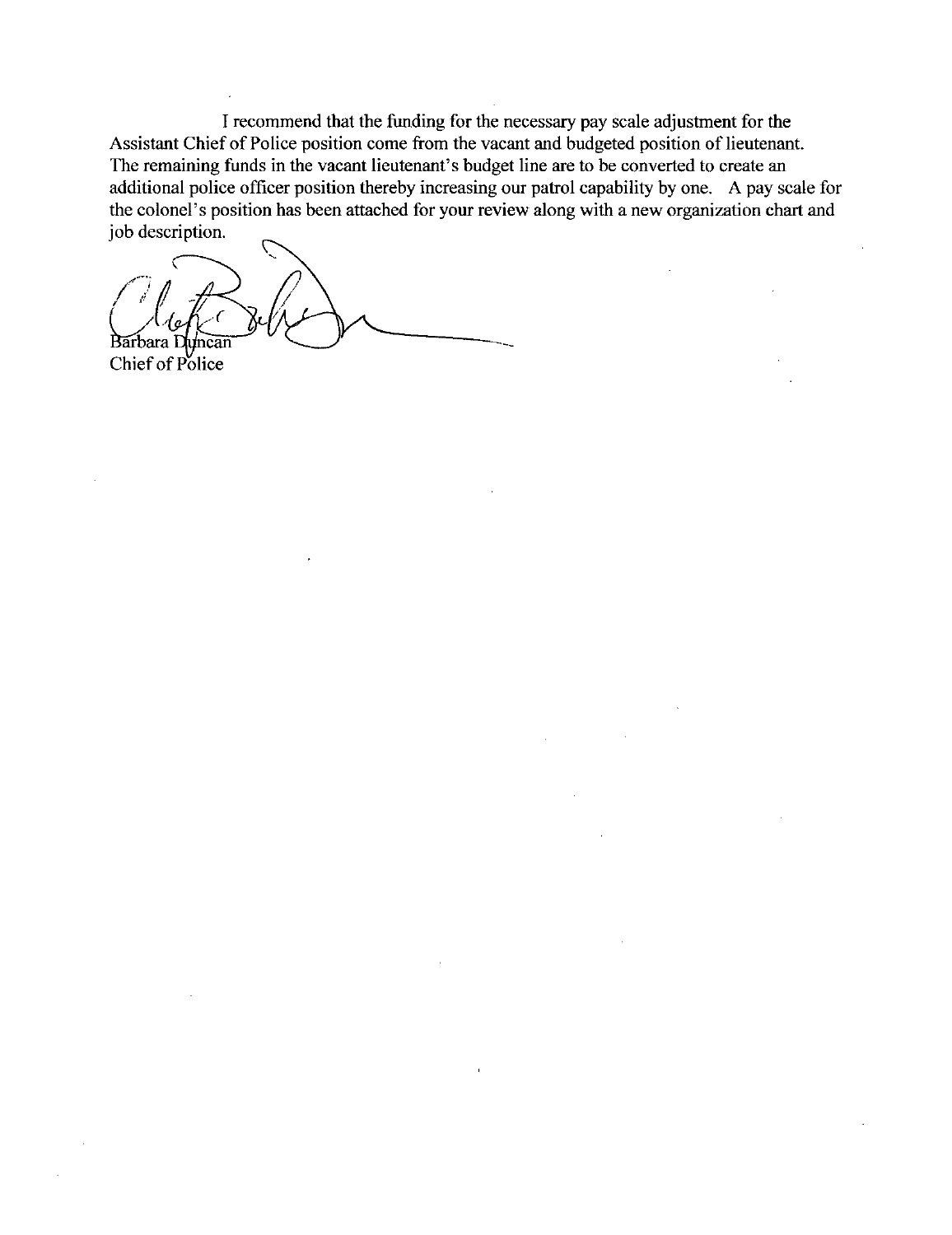## Salisbury Police Department

POSITION DESCRIPTION FOR: Colonel Ivan E. Barkley

ASSIGNMENT: Deputy Chief of Police

DATE: November 2010

- $\mathbf{1}$ . In the absence of the Chief of Police, assume all powers, duties and responsibilities of the Chief
- $2<sub>1</sub>$ Inform the Chief of Police of any significant events or developments affecting the Department and make recommendations thereof
- 3. Responsible for the overall function of the Operations. CID and Administrative Divisions. supervising those under his command through the direction and control of subordinates to assure the proper performance of duties and adherence to established rules, regulations, policies and procedures
- 4 Collect and analyze data on the hourly distribution of incidents provided by our Records Management System (RMS) and based on this data for reporting areas (routes & beats) will recommend to the Chief of Police any reallocation of Patrol resources to ensure proportional distribution of resources by time and place of incidents
- 5. Assigned the responsibility for report review, routing of reports and status reports on followup which are normally separate and distinct from, but on occasion may overlap, those overall departmental records functions performed by records personnel. Direct coordination, between the Division Commanders, will be initiated to resolve any problems.
- 6 Plans for departmental participation in interagency activities relations with other criminal justice and support organizations, mutual aid, and special events or operations.
- Plans for departmental participation in interagency activities, relations with other criminal justice and support organizations, mutual aid, and special events or operations.<br>Maintains a channel of communication with all l Maintains a channel of communication with all local courts, the States Attorney's Office,<br>Parole and Probation Department and the Wicomico County Detention Center for the<br>purpose of receiving feedback and input into office  $7<sub>1</sub>$ Operations and CID Commanders
- 8. In all court cases where the States Attorney declines to prosecute or causes the case to be dismissed due to alleged mishandling by a member of the Salisbury Police Department, the prosecutor will notify the Deputy Chie dismissed due to alleged mishandling by a member of the Salisbury Police Department, the prosecutor will notifythe Deputy Chief of Police who will ascertain the reasons forthe action and if any corrections or further action should be taken. The Deputy Chief of Police will appropriate action will be taken
- 9. The Deputy Chief is responsible for the functional area of police operations dealing with the unusual, special or emergencies and inter-agency coordination. However, the task of preparing basic planning procedures for responses to unusual occurrences will be delegated to the Emergency Management Coordinator

ł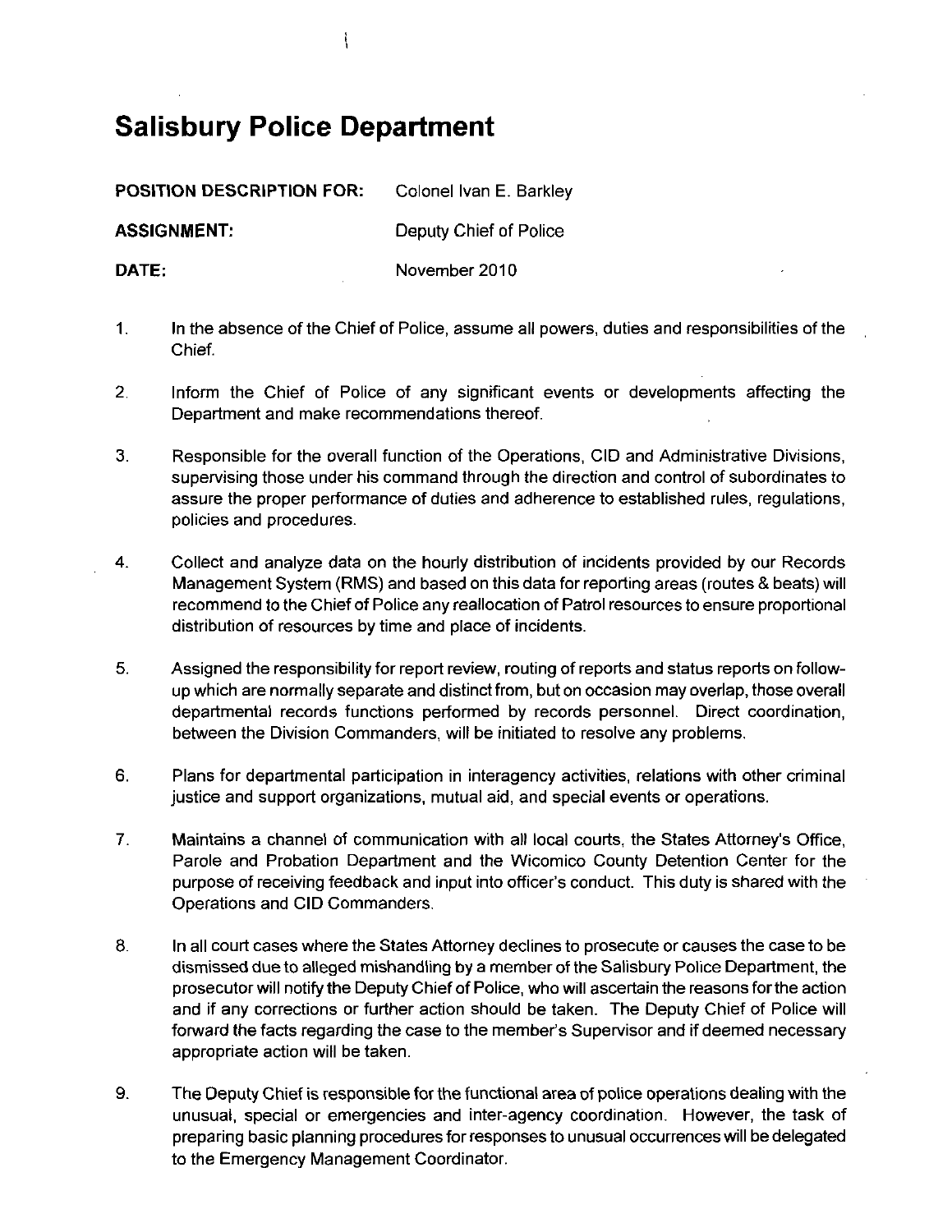Page 2 of 4<br>RE: Position

- **Position Description: Colonel Ivan E. Barkley** November 2010
- 10. Operations planning is a function shared by the Deputy Chief of Police, the Administrative and Operations Commanders. In addition to operational plans for events, activities, they develop and maintain standard operating procedures design preventive patrol activities and publish policies and procedures known as Written Directives These directives are reviewed every year for the purpose of deletion or revision
- 11 Will ensure continuing compliance with Accreditation Standards as dictated by the Commission on Accreditation for Law Enforcement Agencies Inc and will report to and be responsible directly to the Chief of Police on Accreditation matters. Will manage and prepare for the CALEA On Site Assessment for reaccreditation every three years
- 12. A new or revised Written Directive is first prepared in draft form by the Division Commanders and then submitted to the Deputy Chief of Police for review and staffing by the Command Staff. Is responsible for indexing, purging, ensuring the updating and revising and issuing of Department Written Directives
- 13. Conduct a Staff Inspection, both announced and unannounced at various intervals.
- 14. Hold suspension hearings for employees suspended from duty by supervisors as an emergency measure, when in the judgment of the supervisor, the interest and welfare of the public, the department, or the individual is best served by immediate suspension. Assemble an allied agency Hearing Board, recording the hearings.
- 15. Distribute, collect and check all completed performance evaluations for accuracy and completeness; reviewing each evaluation and initialing it. Ensure evaluations are completed public, the department, or the individual is best served by immediate suspension. Assemble<br>an allied agency Hearing Board, recording the hearings.<br>Distribute, collect and check all completed performance evaluations for acc In a timely manner and have 2 copies made, one for the employee's departmental evaluation folder and one sent to Human Resources. Review the Employee Self-Appraisal Forms for employee feed-back.
- 16. Evaluate assigned subordinates semi-annually on the standard Salisbury Police Department Evaluation Form, reviewing the evaluation with the evaluated subordinate and give him/her a copy of the evaluation
- 17. On July first of each year the Deputy Chief of Police will appoint a Squad Commander to conduct an inventory of all property held by the Salisbury Police Department. The inventory will be conducted in the form of a spot check, by comparing records with property actually held by the department
- 18. At least once every six months the Deputy Chief will conduct an unannounced inspection of all property storage areas. He will assure that procedures relative to the control of evidence neid by the department.<br>At least once every six months the Deputy Chief will conduct an unannounced inspection of<br>all property storage areas. He will assure that procedures relative to the control of evidence<br>or found prop for
- 19. Appoint an officer to conduct an independent audit of the Department inventory, semiannually, July first and January first each year.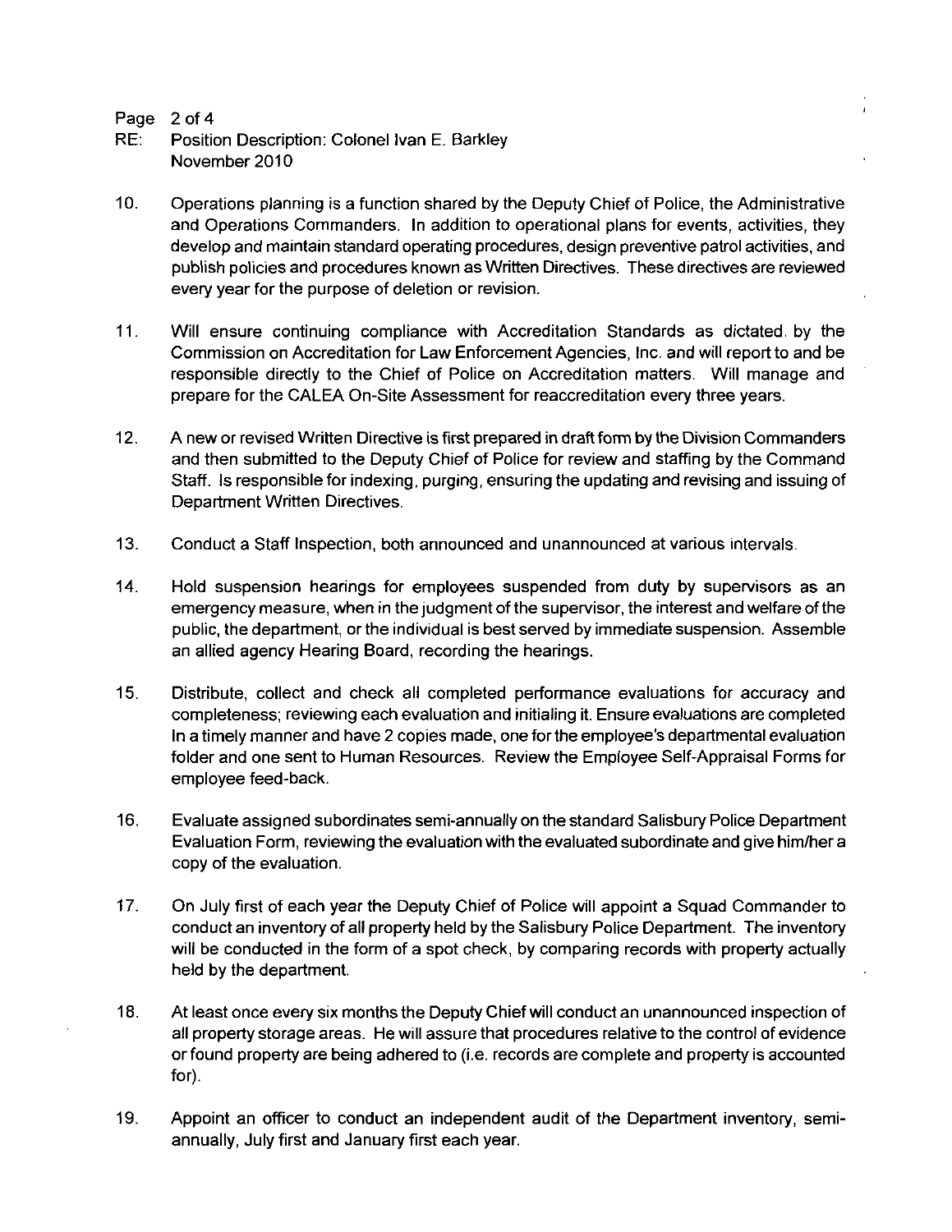Page 3 of 4

- RE: Position Description: Colonel Ivan E. Barkley November 2010
- 20 Page 3 of 4<br>20 The Deputy Chief will have an inspection and inventory made of the Department's armament<br>20. The Deputy Chief will have an inspection and inventory made of the Department's armament<br>20. The Deputy Chief w at least twice <sup>a</sup> year and forward a report to the Chief of Police
- 21. Audit the petty cash fund on hand against the petty cash ledger account page each quarter.
- 22. Audit the covert investigations fund (maintained by the CID Commander) cash on hand against the covert fund ledger account page each quarter
- 23. Review daily computer printout (daily summary) in order to be aware of daily activities, taking action on events if necessary, or being knowledgeable when calls from the public, concerning events or activities, are received.
- 24. During the annual Departmental personnel/distribution assessment in mid-December early-January, calculate the assignment/availability factor for patrol personnel; allocate and distribute patrol personnel, at least annually; tabulate incidents by reporting area, using actual figures
- 25. Interview complainants who make complaints against Police Department employees, referring the complainants to other appropriate persons or investigating the complaints making a final disposition. On other than very minor complaints, a report on the complaint will be made to the Chief of Police.
- 26. Since departmental responsiveness to community needs and concerns must be flexible, evaluation of theCommunity Relations activities must occuron amonthly basis Evaluation by the Deputy Chief will consider information provided on quarterly reports, citizen surveys, complaints, requests and inquires. Emphasis on the activities will be modified, expanded or reduced as needed based on this evaluation
- 27. Order and conduct a quarterly Staff Meeting of all supervisors and commanders, which includes the Chief, Deputy Chief, Major, Captains, Lieutenants, Sergeants and Corporals.
- 28. Order and attend a monthly Personnel Committee meeting to be attended by all Personnel Committee Members, the Chief and other department members if they desire to attend on a voluntary basis
- 29. Compose and issue memorandums and personnel orders, as necessary.
- 30 Conduct daily inspections of the headquarters building including the Communications Center, Squad Room, Process Area, Gym, and Locker-room area. Check for cleanliness, damaged, or missing equipment concerns, and general operation readiness of facilities. Report discrepancies and coordinate with the Administrative Commander for corrective actions ASAP
- 31. Make audits of wanted persons and other NCIC entries by our department, on a quarterly basis, utilizing a printout of outstanding warrants from the RMS System as a cross reference. Disseminate to staff.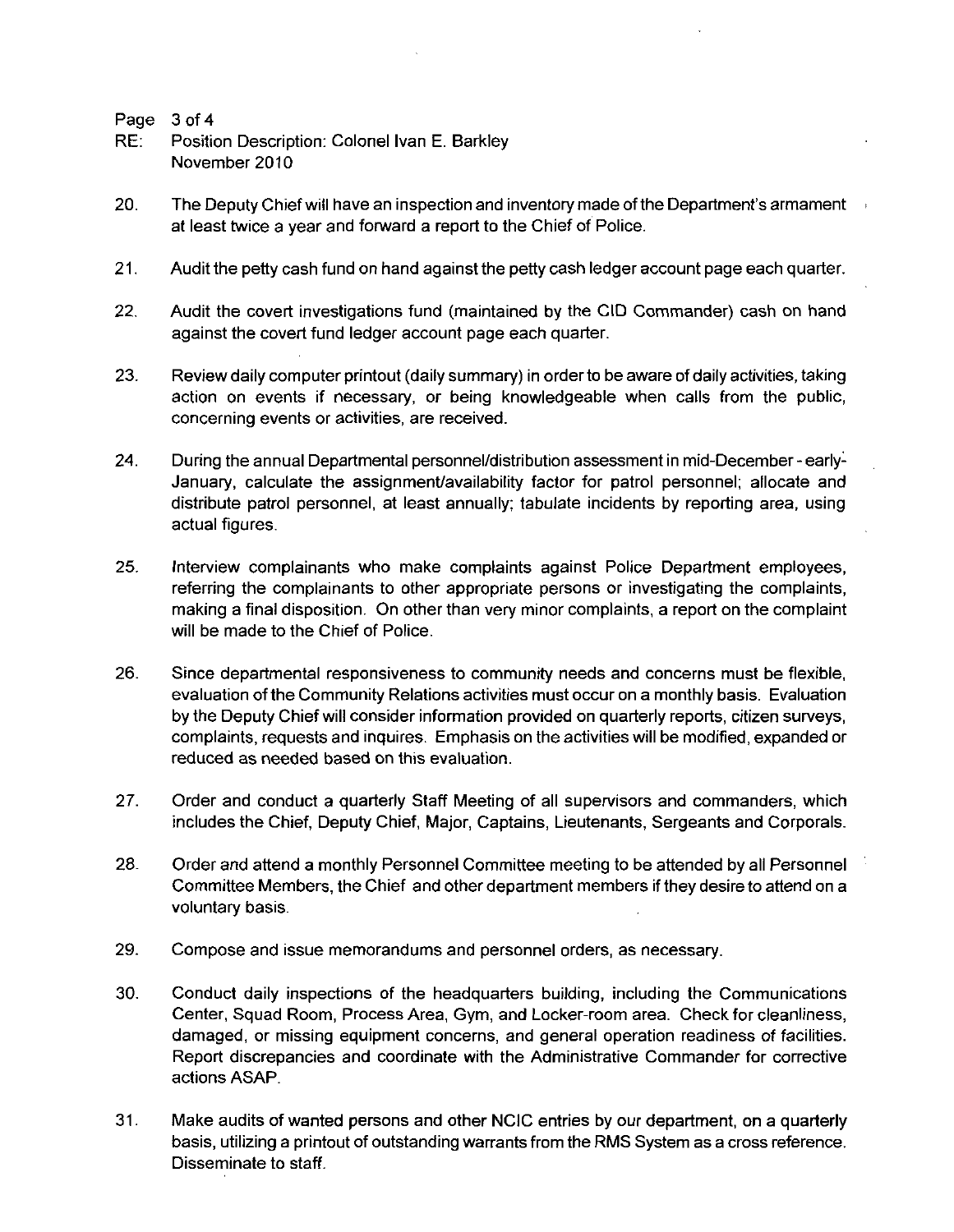Page 4 of 4

- RE: Position Description: Colonel Ivan E. Barkley November 2010
- 32. Position Description: Colonel Ivan E. Barkley<br>32. Oversight with the Wicomico County States Attorney's Office regarding issues with Salisbury<br>32. Oversight with the Wicomico County States Attorney's Office regarding is 4 of 4<br>Position Description: Colonel Ivan E. Barkley<br>November 2010<br>Oversight with the Wicomico County States Attorney's Office regarding issues with Salisbury<br>Police personnel's attendance/ non-attendance at court when req Oversight with the Wicomico County States Attorney's Office regarding issues with Salisbury<br>Police personnel's attendance/ non-attendance at court when required. Monitor officer<br>request for excusal for in-service training request for excusal for in-service training and scheduled leave. Spot check Court Summons<br>Log Book weekly. Coordinate Traffic/Criminal Court scheduling semi-annually submitting schedule to appropriate agencies.
- 33. On a continuing basis, review Salisbury Police Department Written Directives, all oral and written policies, the City Employee Handbook, The Salisbury City Code, State Law, and Federal Law identifying antiquated or conflicting policies or processes. Coordinate with<br>Squad Commanders/Squad Supervisors and Division Commanders in order to determine if a specific policy or process will function as is, should be modified or should be discontinued.
- 34 Assist Division Commanders in the process of establishing or modifying Salisbury police Department policy and procedures as necessary
- 35. Carry out all duties as directed by the Chief of Police.
- 36. In addition to the above, this employee is required to:
	- Be at work on time
	- Be available for work
	- Give a full days' work.
	- Be positive in response to directions  $\bullet$
	- Learn present and new jobs
	- Adjust to changes
	- Get along with others
	- Know and follow rules
	- Be physically and mentally fit for normal duty

## SEMI-ANNUAL REVIEW:

| <b>Date</b> | <b>Employee</b> | <b>Supervisor</b> |  |  |  |  |
|-------------|-----------------|-------------------|--|--|--|--|
|             |                 |                   |  |  |  |  |
|             |                 |                   |  |  |  |  |
|             |                 |                   |  |  |  |  |
|             |                 |                   |  |  |  |  |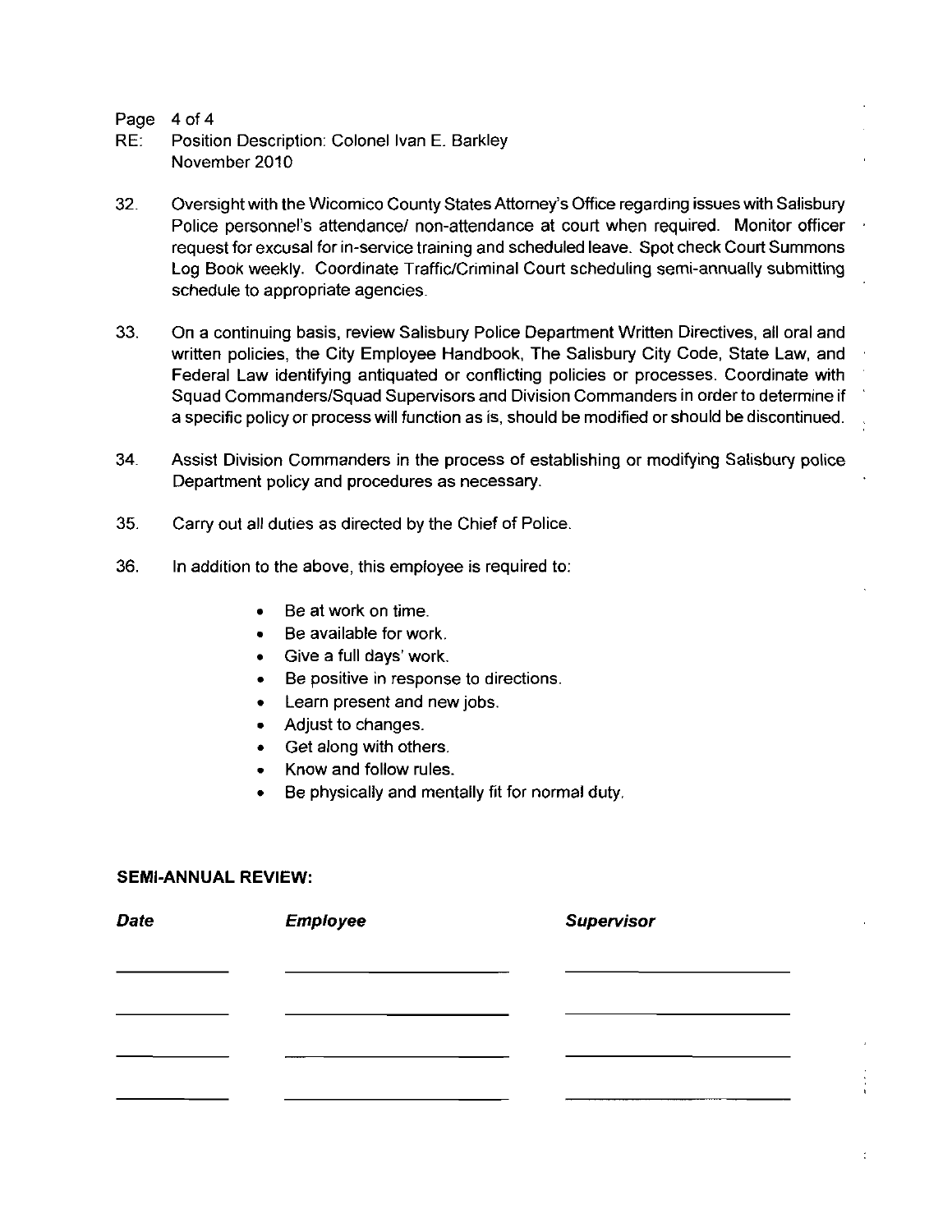| Grade | Job<br>Title    | Steps |  |  |  |  | 2 3 4 5 6 7 8 9 10 11 12 | 13 | 14     | 15 <sup>15</sup> | 16 <sup>°</sup> | 17 | 18 | 19 | 20 | 21 | 22                                                                      | 23     | 24              | 25 <sub>1</sub> |
|-------|-----------------|-------|--|--|--|--|--------------------------|----|--------|------------------|-----------------|----|----|----|----|----|-------------------------------------------------------------------------|--------|-----------------|-----------------|
|       | IPO I           |       |  |  |  |  |                          |    | 46,007 |                  |                 |    |    |    |    |    | 46,847   47,704   48,578   49,470   50,379   51,307   52,253   53,218   | 54,203 | 55,207          | 56,231          |
|       | <b>PO1</b>      |       |  |  |  |  |                          |    |        |                  |                 |    |    |    |    |    | 48,066 48,948 49,847 50,764 51,699 52,653 53,626 54,618 55,631          | 56.664 | 57,717          | 58,791          |
|       | PFC             |       |  |  |  |  |                          |    |        |                  |                 |    |    |    |    |    | 50,400 51,328 52,275 53,240 54,225 55,230 56,254 57,299 58,365          | 59,453 | 60,562          | 61,693          |
|       | <b>CPL</b>      |       |  |  |  |  |                          |    |        |                  |                 |    |    |    |    |    | 54, 107 55, 109 56, 131 57, 174 58, 237 59, 322 60, 428 61, 557 62, 708 | 63,882 | 65,080          | 66,301          |
| 5.    | <b>SGT</b>      |       |  |  |  |  |                          |    |        |                  |                 |    |    |    |    |    | 58,911 60,010 61,130 62,272 63,438 64,627 65,839 67,076 68,337          | 69.624 | 70,936          | 72,275          |
| 6.    | <sub>I</sub> LT |       |  |  |  |  |                          |    |        |                  |                 |    |    |    |    |    | 65,226 66,451 67,700 68,974 70,273 71,599 72,951 74,330 75,736          | 77,170 | 78,634          | 80,127          |
|       | <b>CAPT</b>     |       |  |  |  |  |                          |    |        |                  |                 |    |    |    |    |    | 72,639 74,012 75,412 76,841 78,297 79,783 81,299 82,845 84,422          | 86,030 | 87,670          | 89,344          |
|       | MAJ             |       |  |  |  |  |                          |    |        |                  |                 |    |    |    |    |    | 81,151 82,694 84,267 85,873 87,510 89,180 90,884 92,622 94,394          | 96,202 | 98,046          | 99,927          |
|       | <b>COL</b>      |       |  |  |  |  |                          |    |        |                  |                 |    |    |    |    |    | 83,585 85,256 86,961 88,700 90,474 92,283 94,129 96,012 97,932          | 99.891 | 101,889 103,927 |                 |
|       |                 |       |  |  |  |  |                          |    |        |                  |                 |    |    |    |    |    |                                                                         |        |                 |                 |
|       |                 |       |  |  |  |  |                          |    |        |                  |                 |    |    |    |    |    |                                                                         |        |                 |                 |

 $\mathcal{L}^{\text{max}}_{\text{max}}$ 

 $\alpha_{\rm{max}}$ 

 $\label{eq:2.1} \frac{1}{\sqrt{2}}\int_{\mathbb{R}^3}\frac{1}{\sqrt{2}}\left(\frac{1}{\sqrt{2}}\right)^2\left(\frac{1}{\sqrt{2}}\right)^2\left(\frac{1}{\sqrt{2}}\right)^2\left(\frac{1}{\sqrt{2}}\right)^2\left(\frac{1}{\sqrt{2}}\right)^2\left(\frac{1}{\sqrt{2}}\right)^2.$ 

 $\mathcal{L}(\mathcal{L}(\mathcal{L}(\mathcal{L}(\mathcal{L}(\mathcal{L}(\mathcal{L}(\mathcal{L}(\mathcal{L}(\mathcal{L}(\mathcal{L}(\mathcal{L}(\mathcal{L}(\mathcal{L}(\mathcal{L}(\mathcal{L}(\mathcal{L}(\mathcal{L}(\mathcal{L}(\mathcal{L}(\mathcal{L}(\mathcal{L}(\mathcal{L}(\mathcal{L}(\mathcal{L}(\mathcal{L}(\mathcal{L}(\mathcal{L}(\mathcal{L}(\mathcal{L}(\mathcal{L}(\mathcal{L}(\mathcal{L}(\mathcal{L}(\mathcal{L}(\mathcal{L}(\mathcal{$ 

 $\mathcal{L}_{\text{max}}$  . The contract of the contract of the contract of the contract of the contract of the contract of the contract of the contract of the contract of the contract of the contract of the contract of the contract